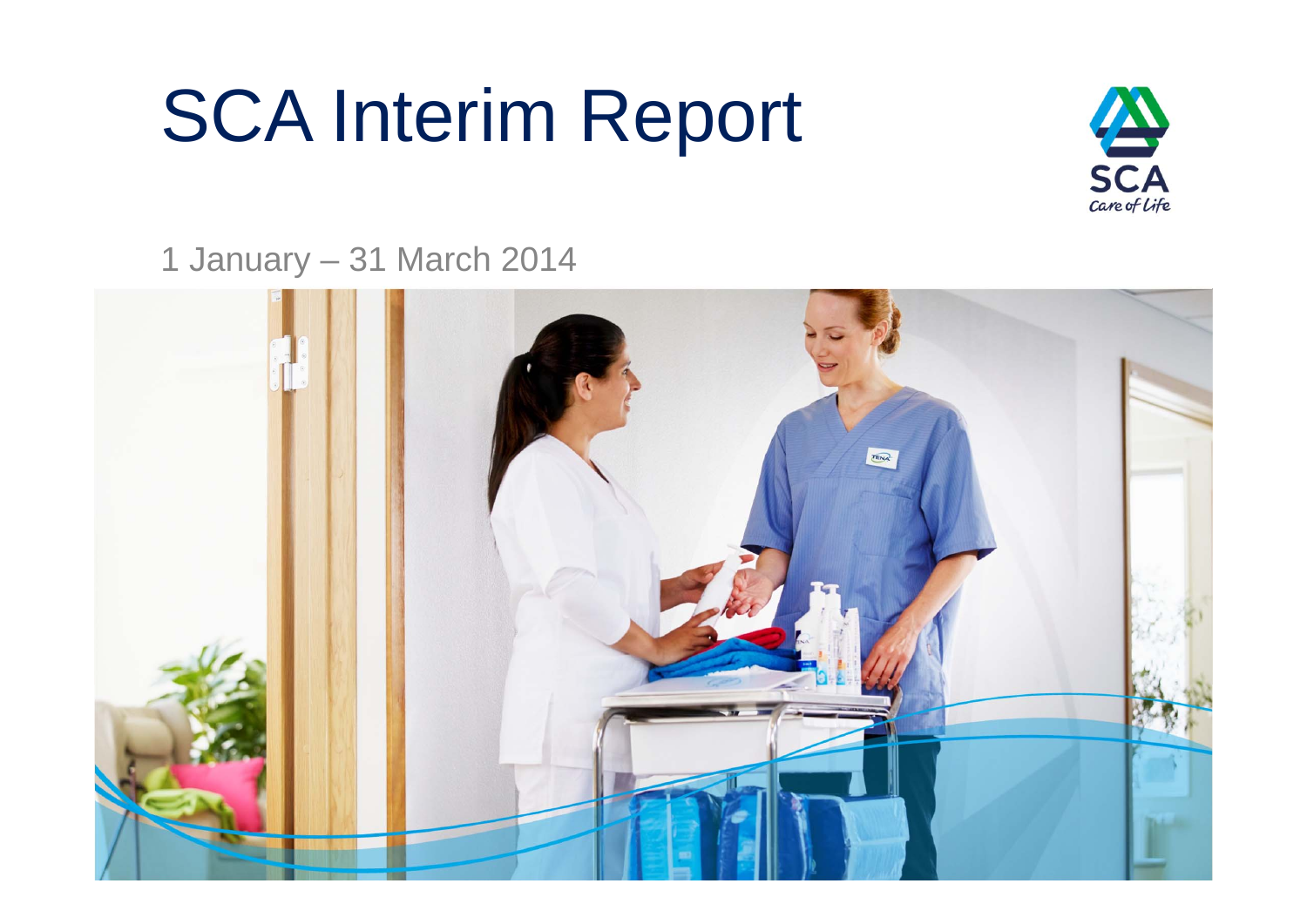



### Tissue

- Relatively stable demand for tissue in Europe
- Extreme winter weather in North America had a negative impact on demand for AfH tissue
- Increased demand in emerging markets

#### Personal Care**I**

- Relatively stable demand for personal care products in Europe
- Increased demand in emerging markets

### Forest Products

- Decreased demand for publication paper in Europe
- Improved market for solid-wood products in Europe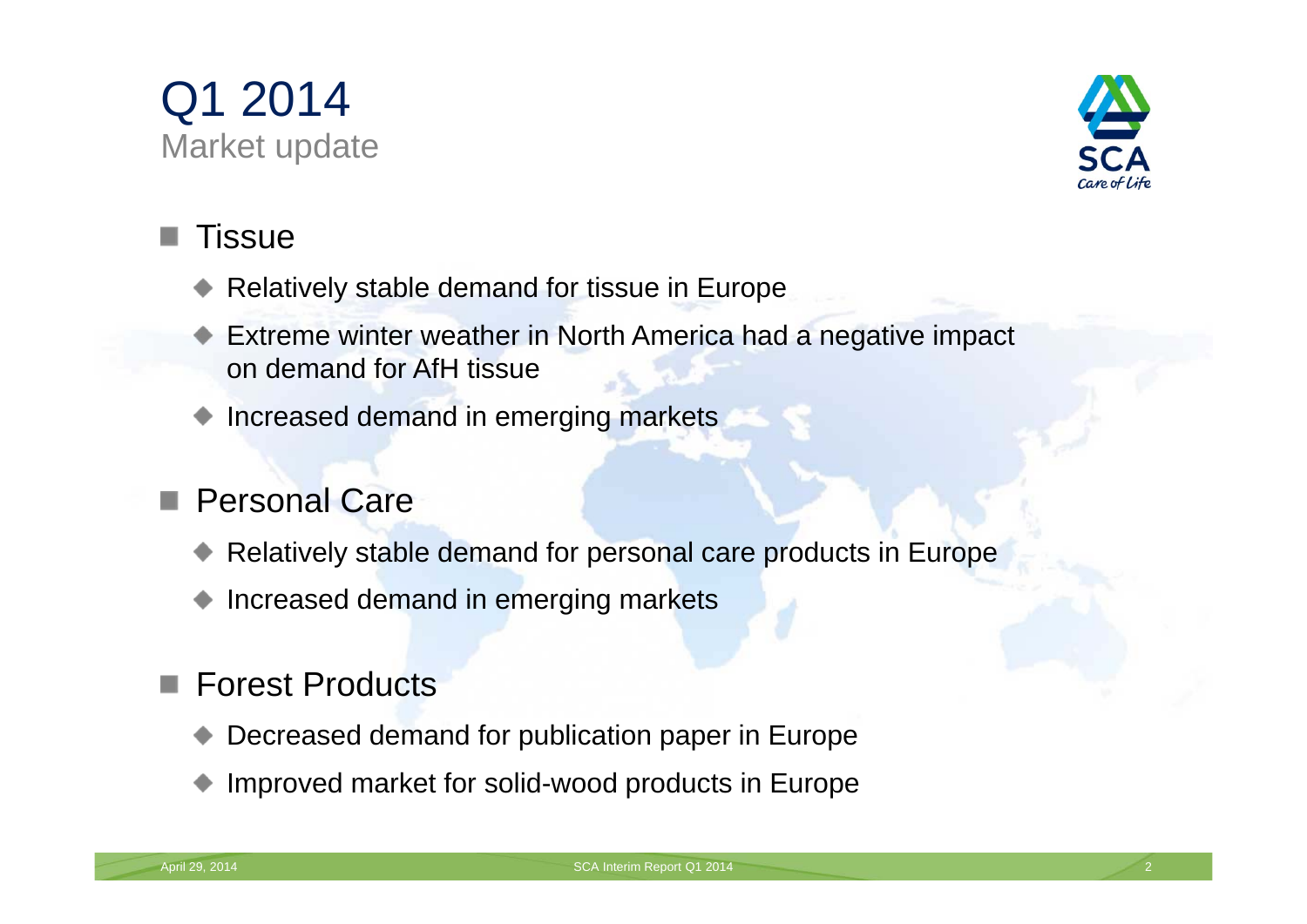# Efficiency Programs



- Hygiene business cost and efficiency program
	- Achieved cost savings Q1 2014: SEK 490m
	- Annualized cost savings in Q1 2014 : approx. EUR 220m
	- Total annual cost savings of EUR 300m, full effect in 2015
- Georgia-Pacific synergies
	- Achieved cost savings Q1 2014 : SEK 136m
	- Annualized cost savings in Q1 2014: approx. EUR 60m
	- Total annual cost savings of EUR 125m, full effect in 2016
- Forest Products efficiency program
	- Achieved earnings improvement Q1 2014 : SEK 245m
	- Annualized earnings improvement in Q1 2014: SEK 980m
	- Total annual earnings improvement of SEK 1,300m, full effect in 2015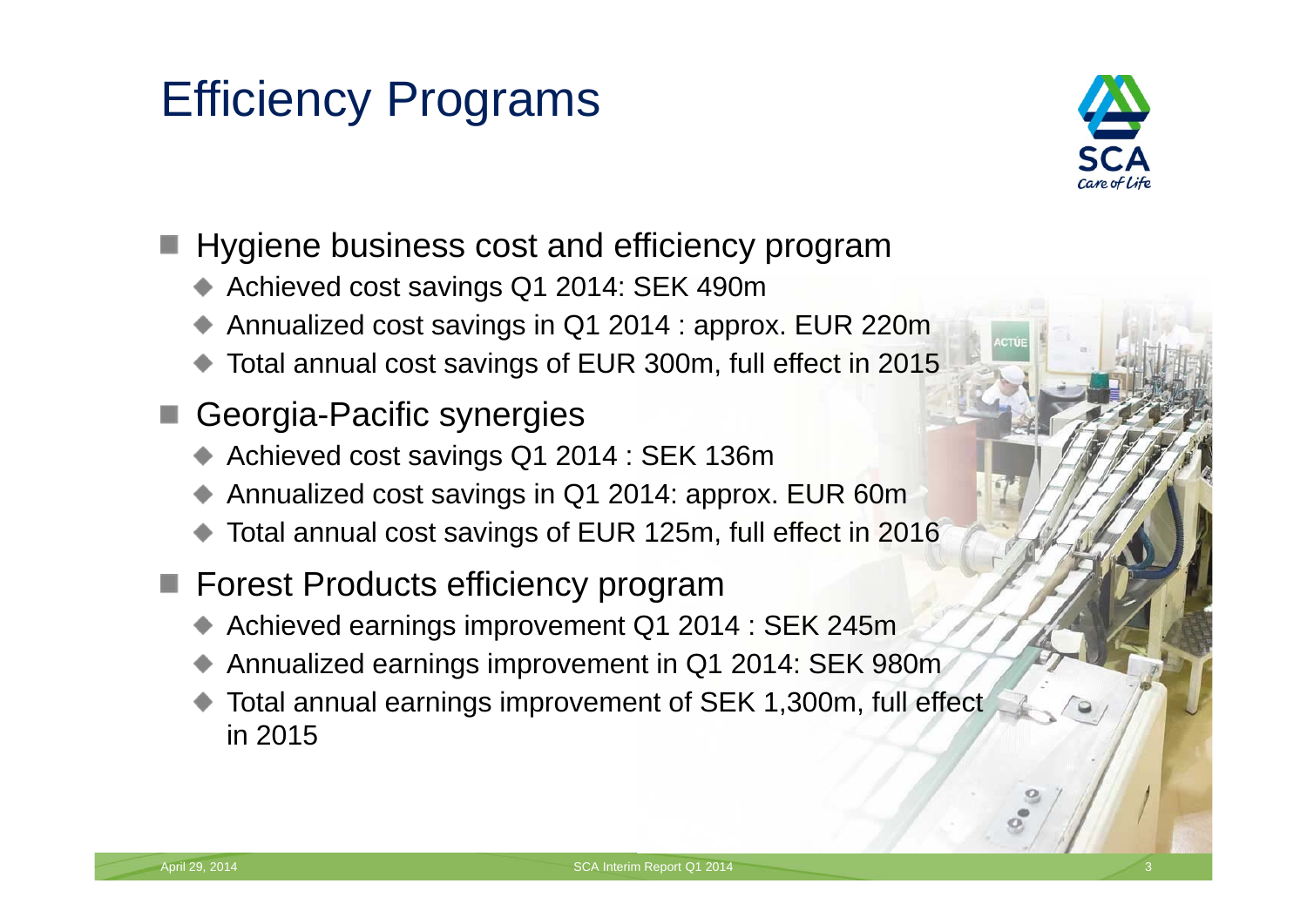April 29, 2014 **SCA Interim Report Q1 2014** 5 April 29, 2014

# **Summary** Q1 2014 vs Q1 2013

## ■ Sales increased 9%<sup>\*</sup>

- Hygiene business, 9%\*
	- Acquisition in China
	- Higher volumes
	- Good growth in emerging markets
	- Extreme winter weather in North America
- Forest Products, 11%\*
	- Higher prices
	- Higher volumes

## ■ Operating profit increased 18%\*\*

- ◆ Acquisition in China
- **← Cost savings**
- ◆ Higher volumes
- Higher prices
- Higher raw material costs

## Operating cash flow decreased 27%

- *\* Excluding divestments*
- *\*\* Excluding items affecting comparability, exchange rate effects and divestments*



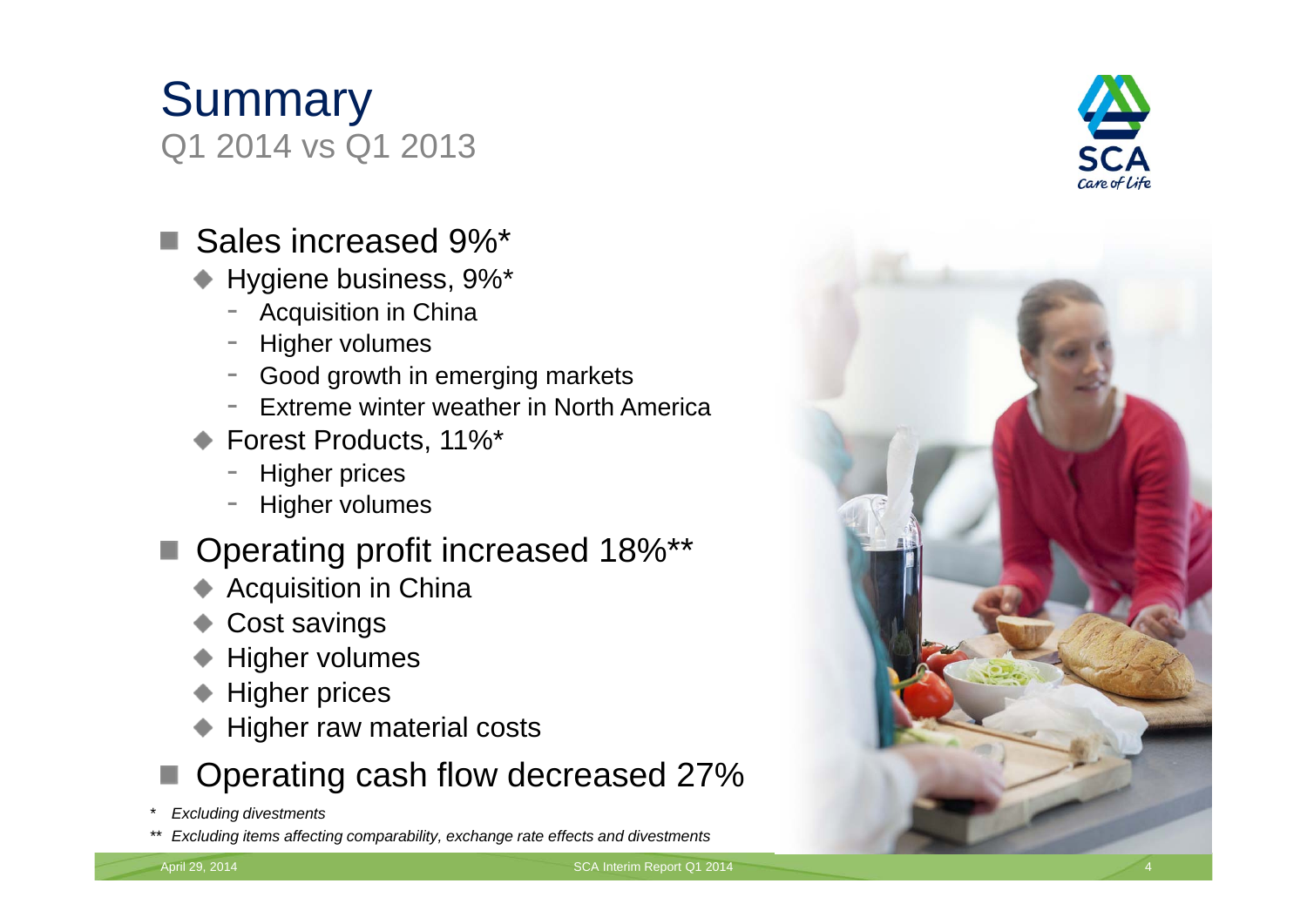# Q1 2014 Results



| <b>SEK millions</b>        | Q <sub>1</sub> | Q1     |                     |          |  |
|----------------------------|----------------|--------|---------------------|----------|--|
| unless otherwise stated    | 2014           | 2013   | Change, % Change, % |          |  |
| Net sales                  | 24,234         | 23,332 | 4                   | $9^{**}$ |  |
| Operating profit*          | 2,630          | 2,315  | 14                  | $18***$  |  |
| Operating margin* (%)      | 10.9           | 9.9    |                     |          |  |
| Profit before tax*         | 2,342          | 2,036  | 15                  | $19***$  |  |
| Earnings per share (SEK)   | 2.12           | 1.59   |                     |          |  |
| <b>Operating Cash flow</b> | 1,432          | 1,958  | $-27$               |          |  |
| Debt/Equity ratio          | 0.50           | 0.50   |                     |          |  |

*\* Excluding items affecting comparability and including gains on forest swaps of SEK 152m (121) before tax*

*\*\* Excluding divestments* 

*\*\*\* Excluding items affecting comparability, exchange rate effects, divestments and including gains on forest swaps of SEK 152m (121) before tax*



April 29, 2014 SCA Interim Report Q1 2014 5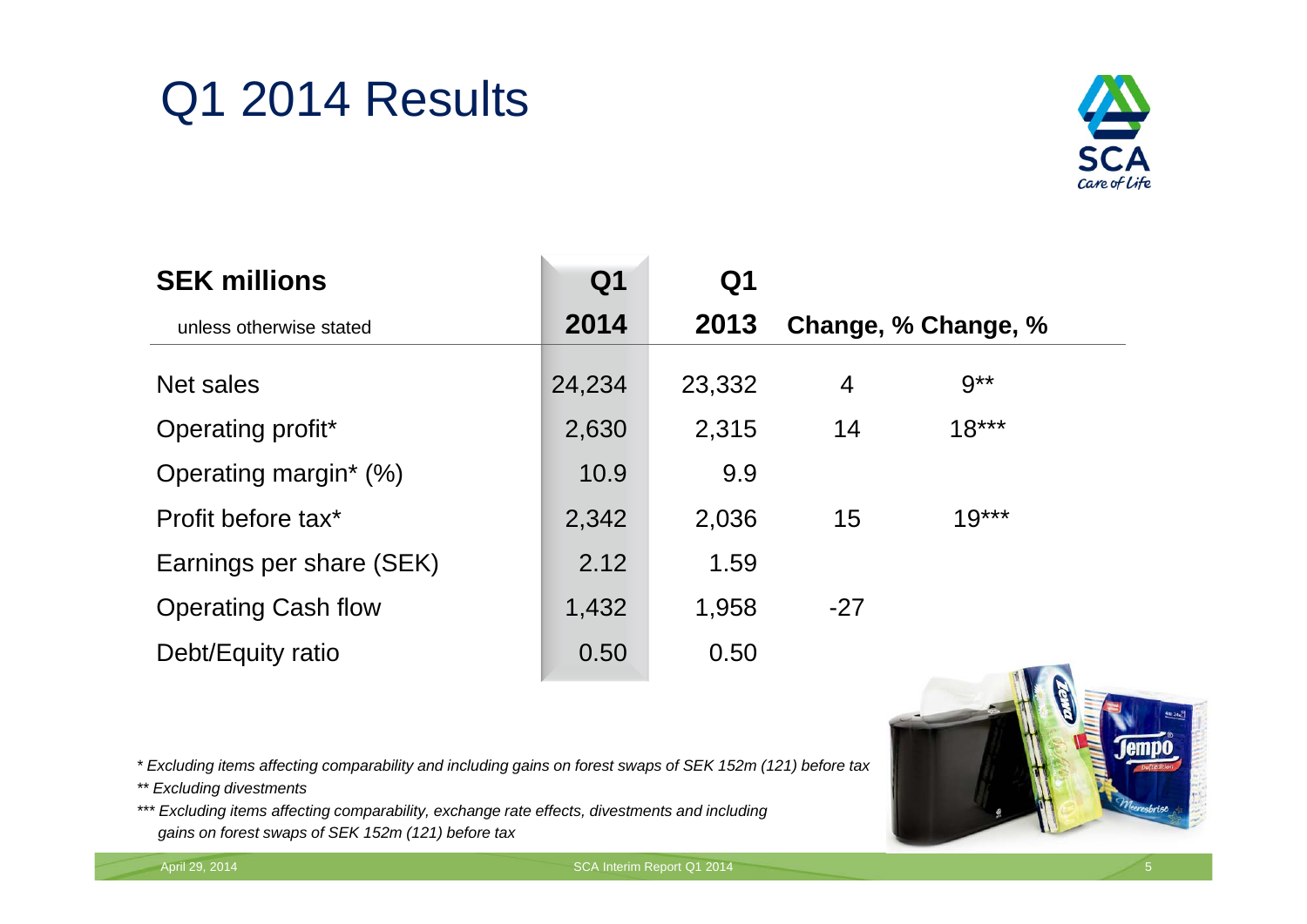# Personal Care Q1 2014 vs Q1 2013





*\* Excluding exchange rate effects*

*\*\* Excluding items affecting comparability*

#### **Sales decreased 1% (+1%\*)**

- Incontinence products increased 1%\*
- Baby diapers decreased 3%\*
- Feminine care increased 11%\*
- Emerging markets increased 4%\*

#### **Operating profit decreased 6%\*\***

- Higher raw material costs
- Investments in increasedmarketing activities
- Negative transaction exchange rate effects due to weakenedcurrencies in emerging markets
- Higher volumes
- Cost savings

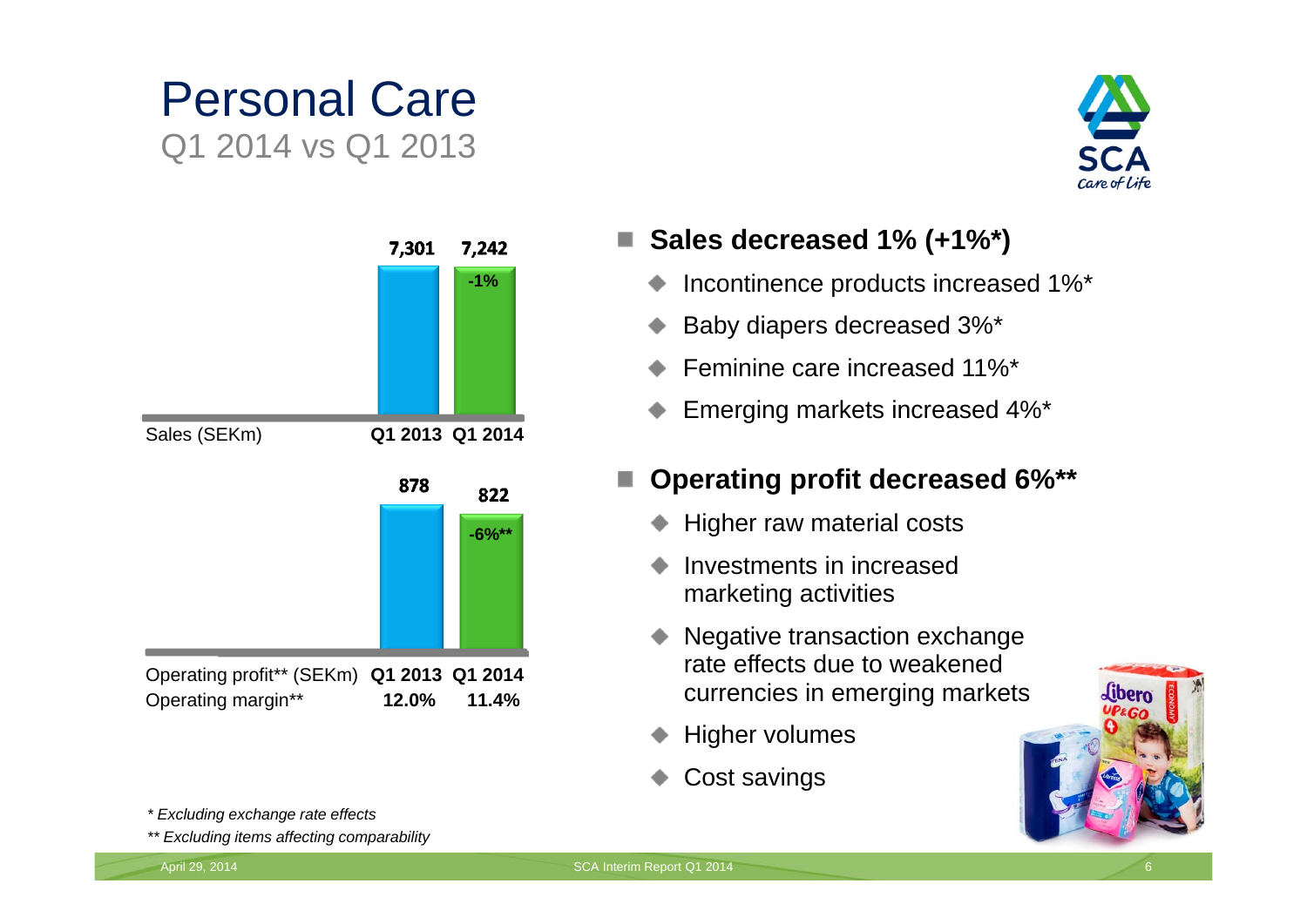# **Tissue** Q1 2014 vs Q1 2013



*\* Excluding exchange rate effects and divestments*

- *\*\* Excluding exchange rate effects*
- *\*\*\* Excluding items affecting comparability*
- *\*\*\*\* Excluding items affecting comparability, exchange rate effects and divestments*



- **Sales increased 10% (12%\*)**
	- Consumer tissue increased 17%\*
	- AfH tissue increased 7%\*\* $\bullet$
	- Emerging markets increased 73%\*\* ۰

#### **Operating profit increased 10%\*\*\* (14%\*\*\*\*)**

- Acquisition in China
- Higher volumes
- Higher prices
- Cost savings
- Extreme winter weather in North America
- Divestments in Europe



April 29, 2014 **SCA Interim Report Q1 2014**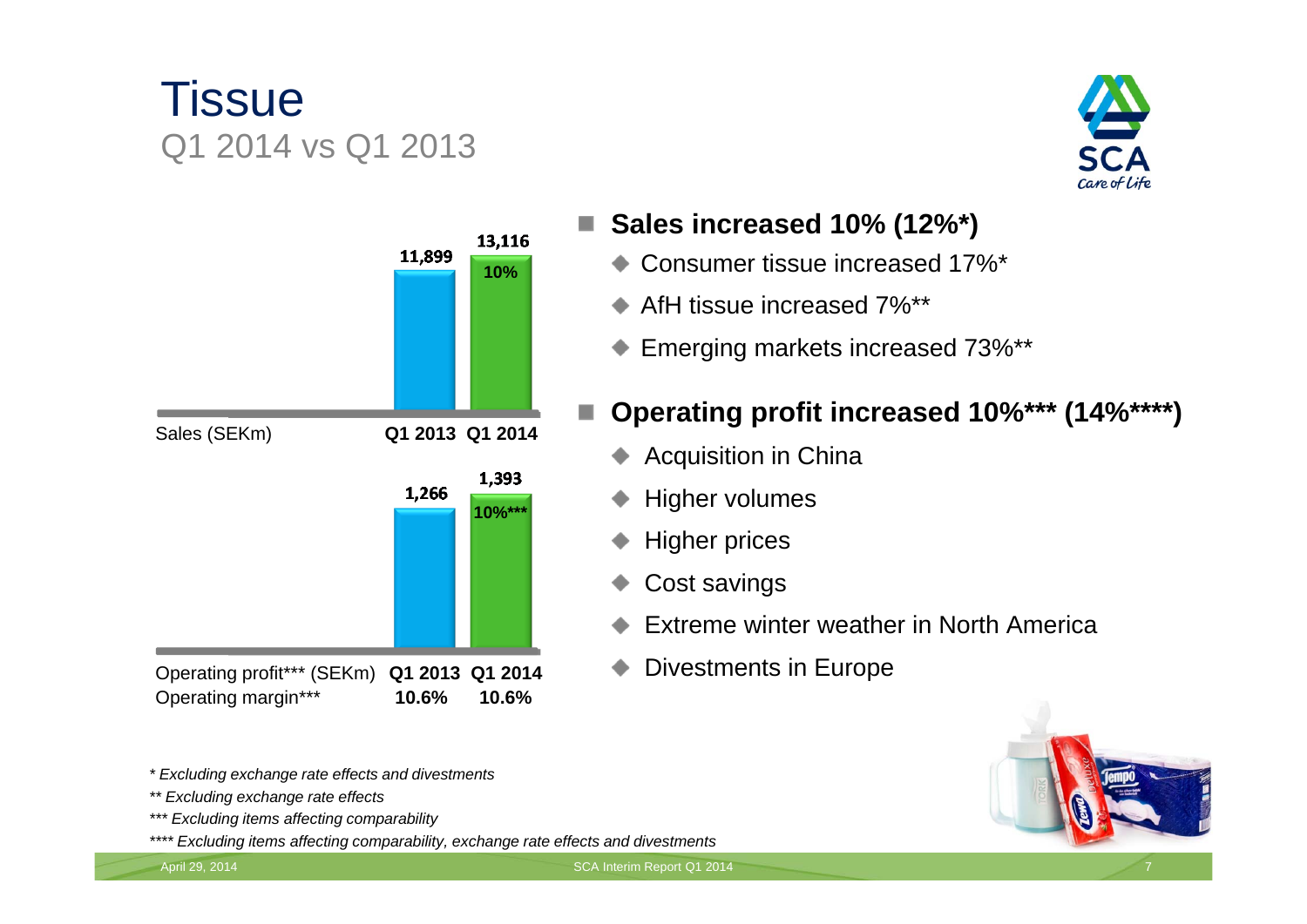# Forest ProductsQ1 2014 vs Q1 2013



- **Sales decreased 6% (+11%\*)**  H.
	- Publication paper decreased ٠
	- Kraftliner increased٠
	- Solid-wood products increased ◆
	- Pulp increased
- **Operating profit increased 128%\*\* (140%\*\*\*)**
	- Higher prices
	- Higher volumes
	- Cost savings
	- Lower energy costs
	- Gains on forest swaps
	- **Divestment**



*\* Excluding divestment*

- *\*\* Excluding items affecting comparability and including gains on forest swaps of SEK 152m (121) before tax*
- *\*\*\* Excluding items affecting comparability, divestment and including gains on forest swaps of SEK 152m (121) before tax*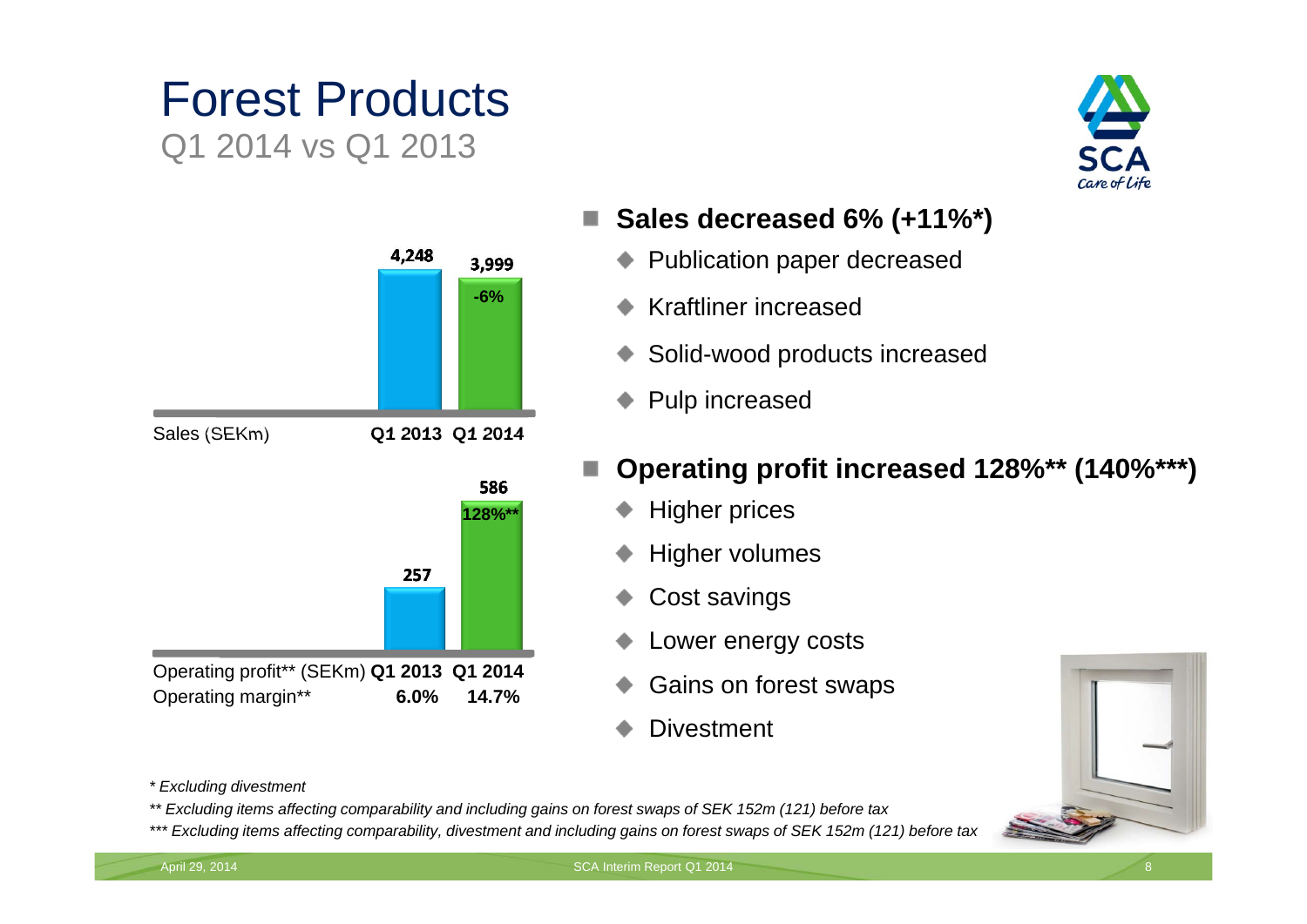# **Summary**



- Higher sales and profit for the Group
- Higher profit in Tissue and Forest Products
- Lower profit in Personal Care
- Efficiency programs delivering according to plan
- Several launches of new innovations and products

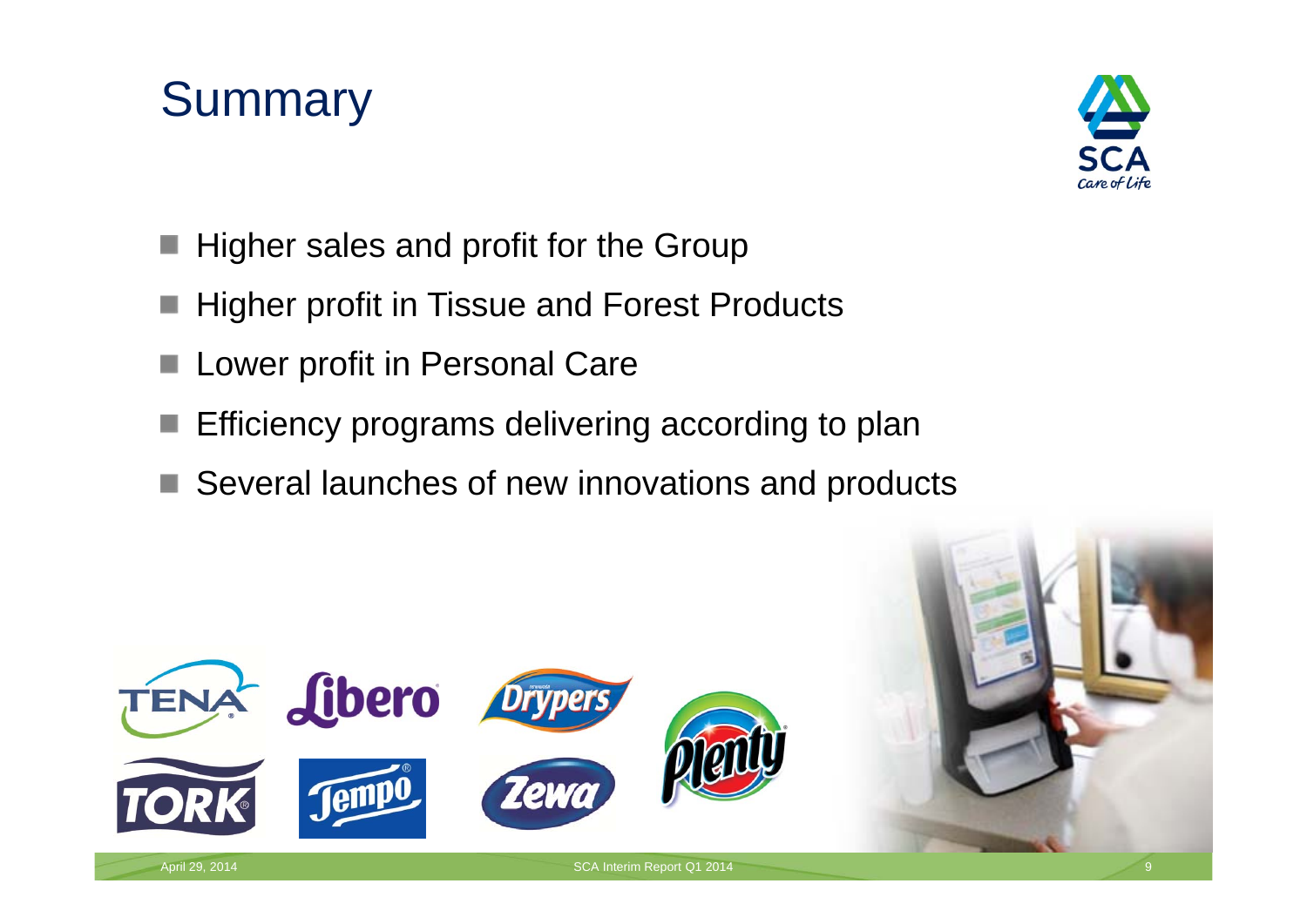

# Q&A